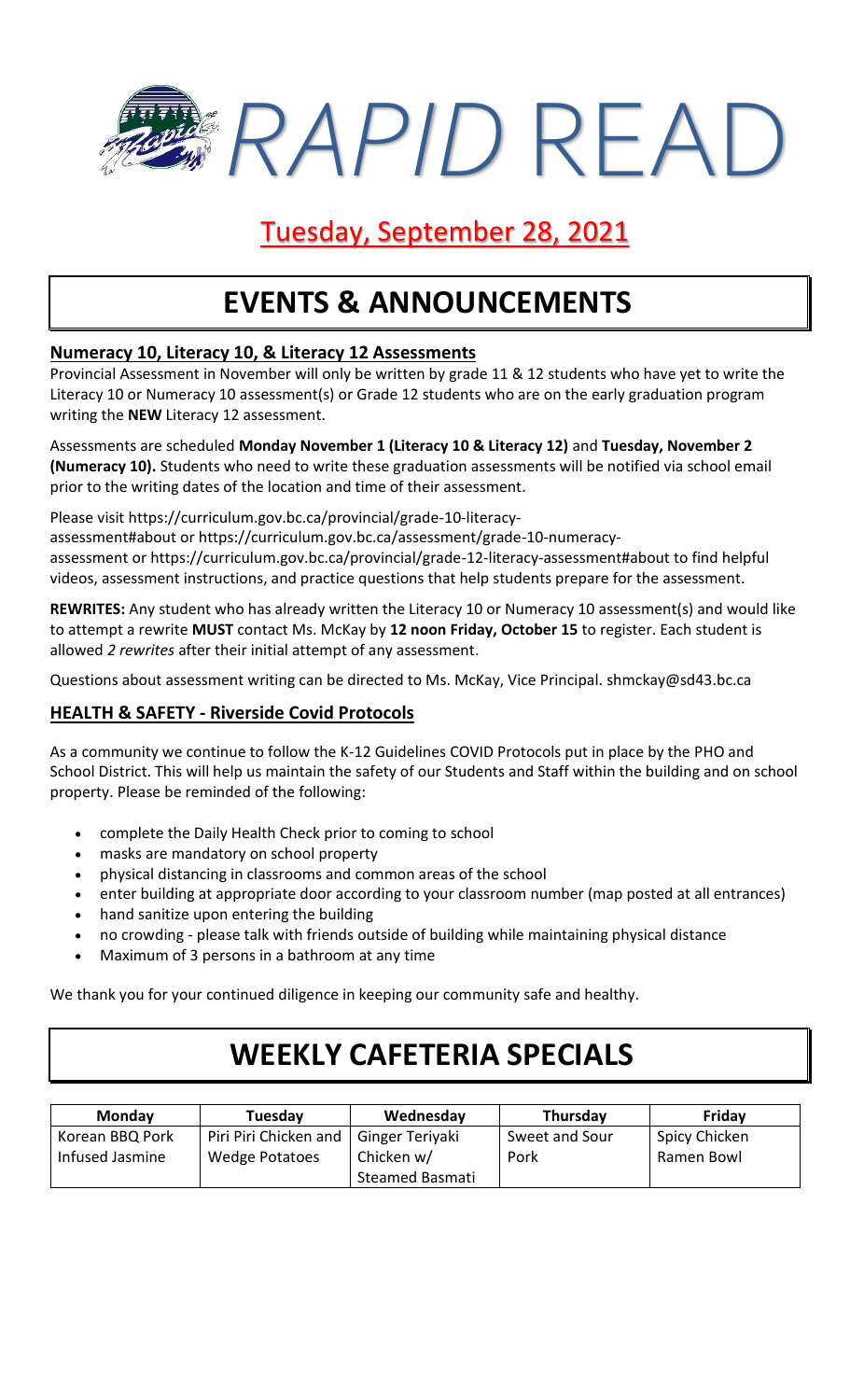# **SPORTS**

#### Our sports calendar can be found on our website under Athletics. Take a peek! http://www.sd43.bc.ca/school/riverside/ProgramsServices/Sports/Pages/default.aspx#/=

| <b>FALL SPORTS</b>           | <b>WINTER SPORTS</b> | <b>SPRING SPORTS</b>     |
|------------------------------|----------------------|--------------------------|
| <b>AQUATICS (SWIMMING)</b>   | <b>BASKETBALL</b>    | <b>BADMINTON</b>         |
| <b>CROSS COUNTRY RUNNING</b> | <b>CURLING</b>       | <b>GOLF</b>              |
| <b>GIRLS FIELD HOCKEY</b>    | <b>BOYS LACROSSE</b> | <b>RUGBY</b>             |
| <b>BOYS SOCCER</b>           | <b>WRESTLING</b>     | <b>GIRLS SOCCER</b>      |
| <b>VOLLEYBALL</b>            |                      | <b>TENNIS</b>            |
|                              |                      | <b>TRACK &amp; FIELD</b> |
|                              |                      | <b>MTN BIKING</b>        |
|                              |                      | <b>ULTIMATE</b>          |

Any girls in grade 9, 10, 11 or 12 interested in playing basketball this year, please come to an important meeting this Tuesday (Sept. 28) at lunch in gym C.

Any boys interested in trying out for the senior boys basketball team this year, come see Mr. Campbell in room 201 by the end of school on Monday, September 27 to sign up for upcoming open practices

The Rapid Sr. Girls swept the Trinity Western Tournament with their win on Saturday against Notre Dame. Way to go Rapids! And a special appearance by Jaime Hewlett.

Rapids Jr Girls take down @athletics\_hc in their 2nd match of the @douglasroyals Jr Classic and finish first in pool play volleyball.

Jr. Girls Volleyball won their first match of the year vs. Burnaby South Rebels at the Royals Jr. Classic.

We will be having a meeting on Tuesday, 28 September, in 115 to discuss the meet on Wednesday. Please ask your parents if the can drive.

# **INFO for Grade 12's**

Any grade 12's planning on applying to Douglas College for Nursing. The Academic Foundations for Potential Nursing applications open Oct. 4th at 9:00am and close Oct. 6th at 4:00pm.

Grade 12's: First Scholarship Meeting on Sept. 27th at lunch in the library

Grade 12's: The Canadian University Event will take place virtually from Sept. 27-Oct. 6. Register online at cuebc.

Grade 12s: If you missed Monday's scholarship meeting due to capacity we will be holding another meeting, Tuesday Sept. 28th at lunch in the library.